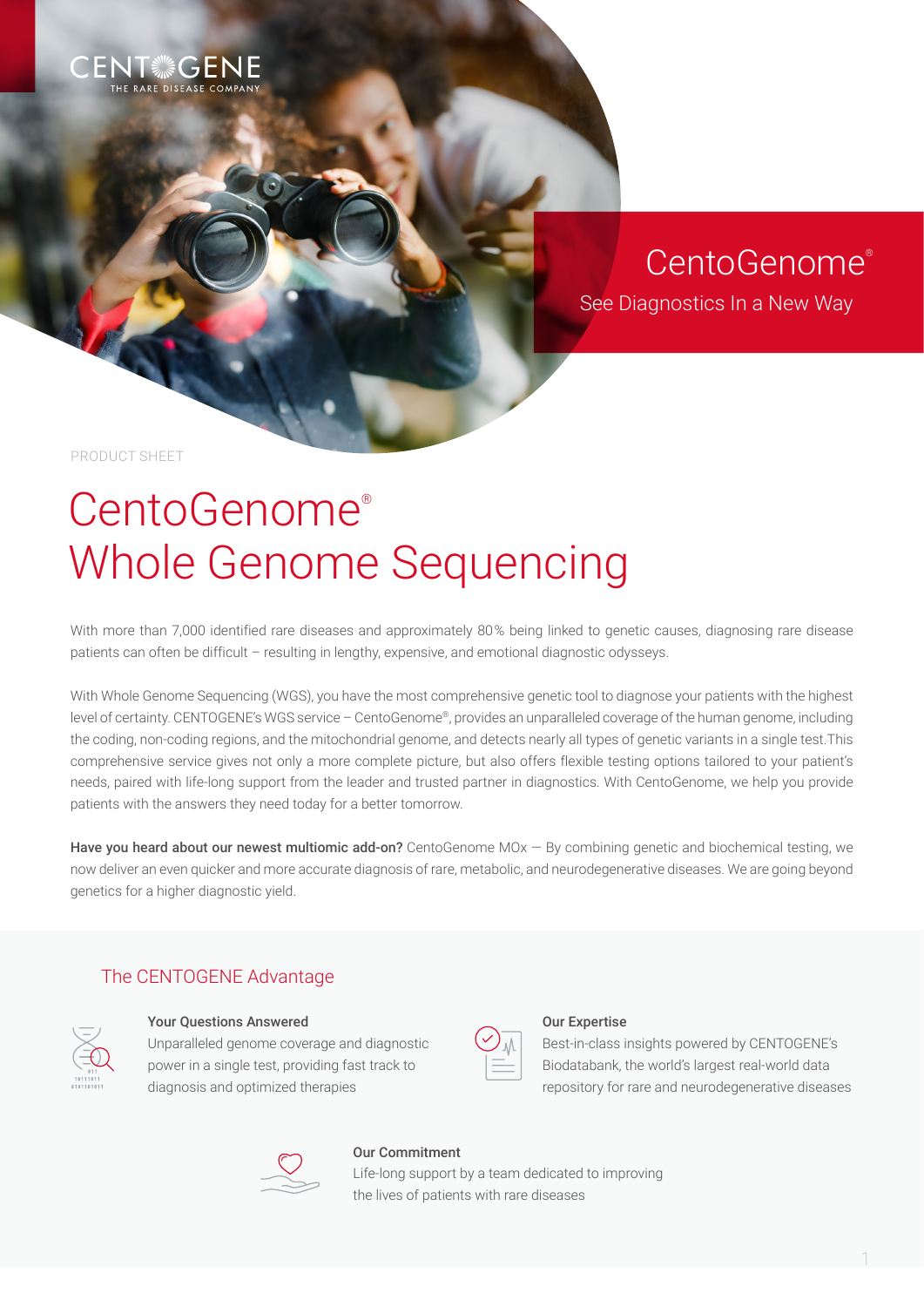## Unparalleled Genome Coverage and Diagnostic Power

CentoGenome offers unparalleled genome coverage and captures one of the most extensive range of genetic variants in a single test. CentoGenome is a highly effective diagnostic tool — delivering high diagnostic yields across a variety of rare genetic conditions.<sup>1,2</sup> CentoGenome is especially valuable in patients for whom previous WES produced negative results, with our latest studies showing its ability to solve up to 30 % of WES negative cases. 1 For more information, please see the table below and consult the [CentoGenome Webpage](http://link.centogene.com/genome-sequencing).

### Key Features and Performance

| UNIFORM NUCLEAR<br>AND MITOCHONDRIAL<br><b>GENOME COVERAGE</b>                               | Mean depth $>30x$                                                                                                                         | Highly uniform coverage of the entire nuclear genome (>20,000 genes),<br>including both protein-coding and non-coding regions, and full mitochondrial<br>genome (37 genes), with >97% of the genome covered at $\geq 10x$                                                                                                                                                           |  |
|----------------------------------------------------------------------------------------------|-------------------------------------------------------------------------------------------------------------------------------------------|-------------------------------------------------------------------------------------------------------------------------------------------------------------------------------------------------------------------------------------------------------------------------------------------------------------------------------------------------------------------------------------|--|
| <b>ADVANCED DETECTION</b><br>OF NEARLY ALL TYPES<br>OF VARIANTS IN ONE<br><b>SINGLE TEST</b> | Sensitivity<br>$\bullet$ .<br>SNVs and InDels $(\leq 55bp)$<br>SVs/CNVs<br>Specificity of >99.9% is guaranteed for all reported variants* | Highly sensitive and specific detection of SNVs, InDels, CNVs of exon-level to<br>cytogenomic-level changes, complex SVs, and mtDNA with heteroplasmy $\geq 15\%$<br>>997%<br>>98.0%                                                                                                                                                                                                |  |
| <b>TECHNICAL</b><br><b>DETAILS</b>                                                           | for each patient                                                                                                                          | Illumina paired-end next-generation sequencing (NGS) technology (2x 150 bp)<br>Genome is enzymatically fragmented, and libraries are generated using<br>Illumina Nextera DNA Flex kit, with 100 - 110 Gb of sequencing data generated<br>Nuclear genome aligned to GRCh37/hg19 Human genome assembly<br>Mitochondrial genome aligned to revised Cambridge Reference Sequence (rCRS) |  |

of the Human Mitochondrial DNA (NC\_012920)

Single nucleotide variants; InDels: small insertions/deletions; CNVs: copy number variations; SVs: structural variants (includes CNVs); mtDNA: mitochondrial DNA

\* Variants with low quality and/or unclear zygosity are confirmed by orthogonal methods (i.e., SNVs and InDels by Sanger sequencing; CNVs by Multiplex ligation-dependent probe amplification, MLPA; quantitative polymerase chain reaction, qPCR; or chromosomal microarray, CMA)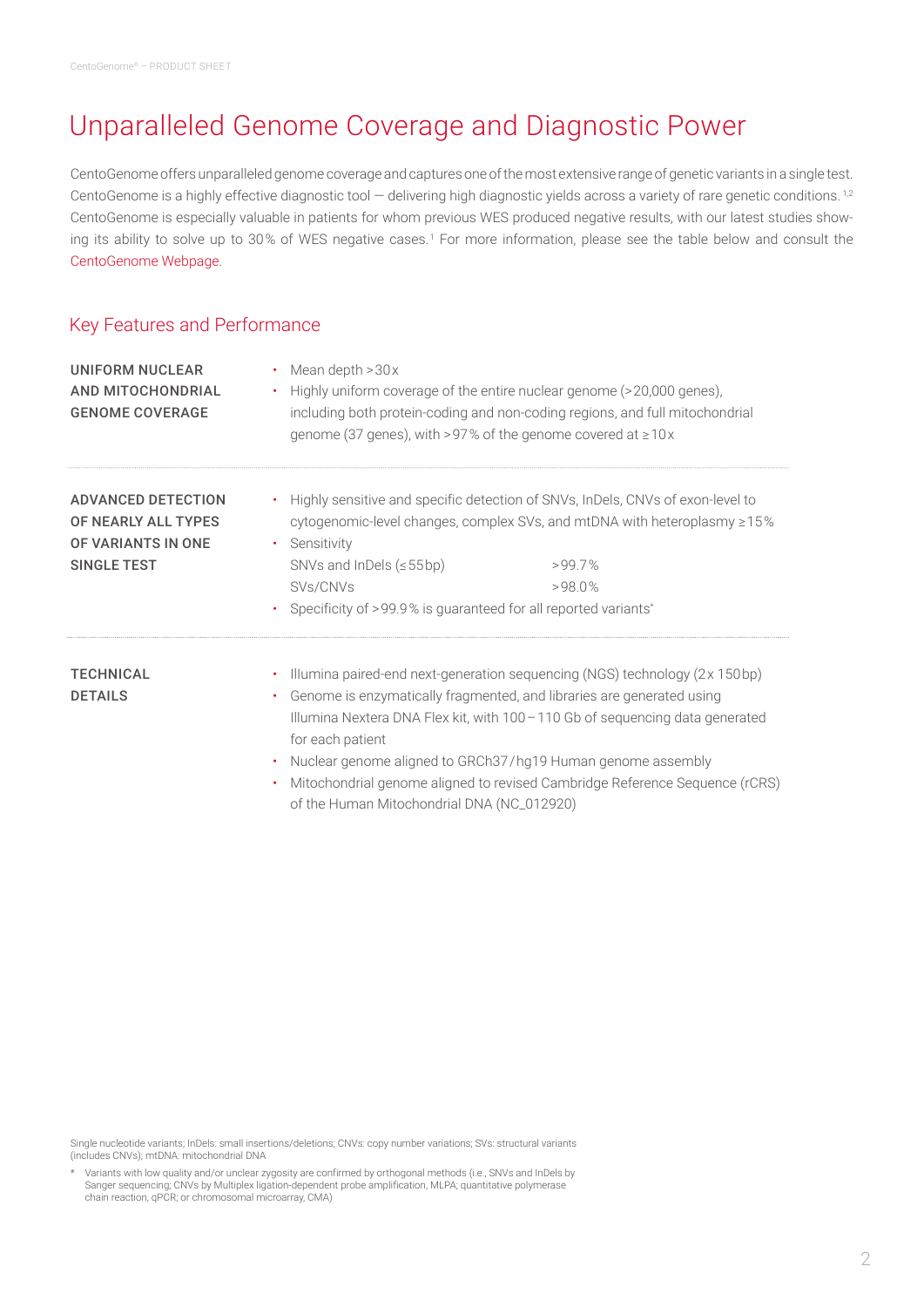# Tailored Testing and Life-Long Diagnostic Support

We offer flexible testing options and additional services to provide a CentoGenome analysis tailored to your patient's needs, such as WGS for ongoing pregnancies with fetal abnormalities for prenatal diagnostics, CentoGenome Prenatal, and a multiomic WGS solution, CentoGenome MOx, that integrates deep genomic and biochemical insights in a single test, enabling early diagnosis, better prognosis, and optimized treatments for rare and metabolic diseases. Committed to improving the lives of patients, our CentoGenome testing solutions are paired with life-long diagnostic support via a free-of-charge and proactive reclassification program, as well as an affordable case-level reanalysis.

### Options and Additional Services

| <b>TURNAROUND TIME</b>                                         | Regular: ≤20 business days<br>FAST: ≤15 business days                                                                                                                                                                                                                                                                                                                |  |
|----------------------------------------------------------------|----------------------------------------------------------------------------------------------------------------------------------------------------------------------------------------------------------------------------------------------------------------------------------------------------------------------------------------------------------------------|--|
| <b>TESTING DESIGN*</b>                                         | Solo, Duo, Trio and Trio PLUS                                                                                                                                                                                                                                                                                                                                        |  |
| <b>GENOME WIDE ANALYSIS OF</b><br><b>STRUCTURAL VARIANTS</b>   | CentoArray® (chromosomal microarray analysis, CMA)                                                                                                                                                                                                                                                                                                                   |  |
| <b>RAW DATA</b>                                                | Raw data available free of charge for download (FASTQ, BAM, VCF files) along with<br>filtered and annotated variant table (XLS) for further research                                                                                                                                                                                                                 |  |
| LIFE-LONG<br><b>RECLASSIFICATION</b><br><b>AND RE-ANALYSIS</b> | Proactive variant-level re-evaluation and reclassification at no extra cost**<br>Case-level reanalysis and medical reinterpretation at an affordable cost in case<br>٠<br>of uncertain or negative results (i.e., new clinical information, one-year intervals)                                                                                                      |  |
| <b>CENTOGENOME</b><br><b>PRENATAL**</b>                        | • Expedited and prioritized testing (≤15 business days) specifically designed for<br>ongoing pregnancies<br>Includes cell culture and maternal contamination testing prenatal sample                                                                                                                                                                                 |  |
| <b>CENTOGENOME MOX</b>                                         | Integrates WGS with biochemical testing for inherited metabolic disorders<br>(IMDs) and hereditary angioedema (HAE), including proprietary biomarkers,<br>in a single solution                                                                                                                                                                                       |  |
|                                                                | Biochemical testing allows for orthogonal confirmation of disease accelerating<br>$\bullet$<br>the diagnosis path by avoiding stepwise testing                                                                                                                                                                                                                       |  |
|                                                                | Indicated for patients with complex and overlapping symptoms, varying age of<br>$\bullet$<br>onset and severity, or symptoms suggestive of IMDs or HAE (e.g., babies and<br>children critically ill that need a fast diagnosis, babies with abnormal newborn<br>screening results, patients with symptoms related to neurological conditions of<br>unknown etiology) |  |

We are ready to go beyond genetics, to go beyond diagnostics. Learn now more about our Multiomic Solutions: [centogene.com/mox](http://centogene.com/mox)

Solo: only the affected index patient is tested; Duo: index patient and affected or unaffected family member are tested; Trio: index patient and two family members, affected or unaffected are tested; PLUS: additional family member beyond Trio is tested. Mitochondrial genome analysis is performed only for the index patient and maternal samples

\*\*\* We do not offer WGS-based CNV and mitochondrial genome analysis with CentoGenome Prenatal due to technical limitation. More details about [Prenatal Testing](https://www.centogene.com/diagnostics/our-tests/prenatal-testing)

More details about [Variant Reclassification Program](https://www.centogene.com/diagnostics/benefits-of-genetic-testing/variant-reclassification-program)